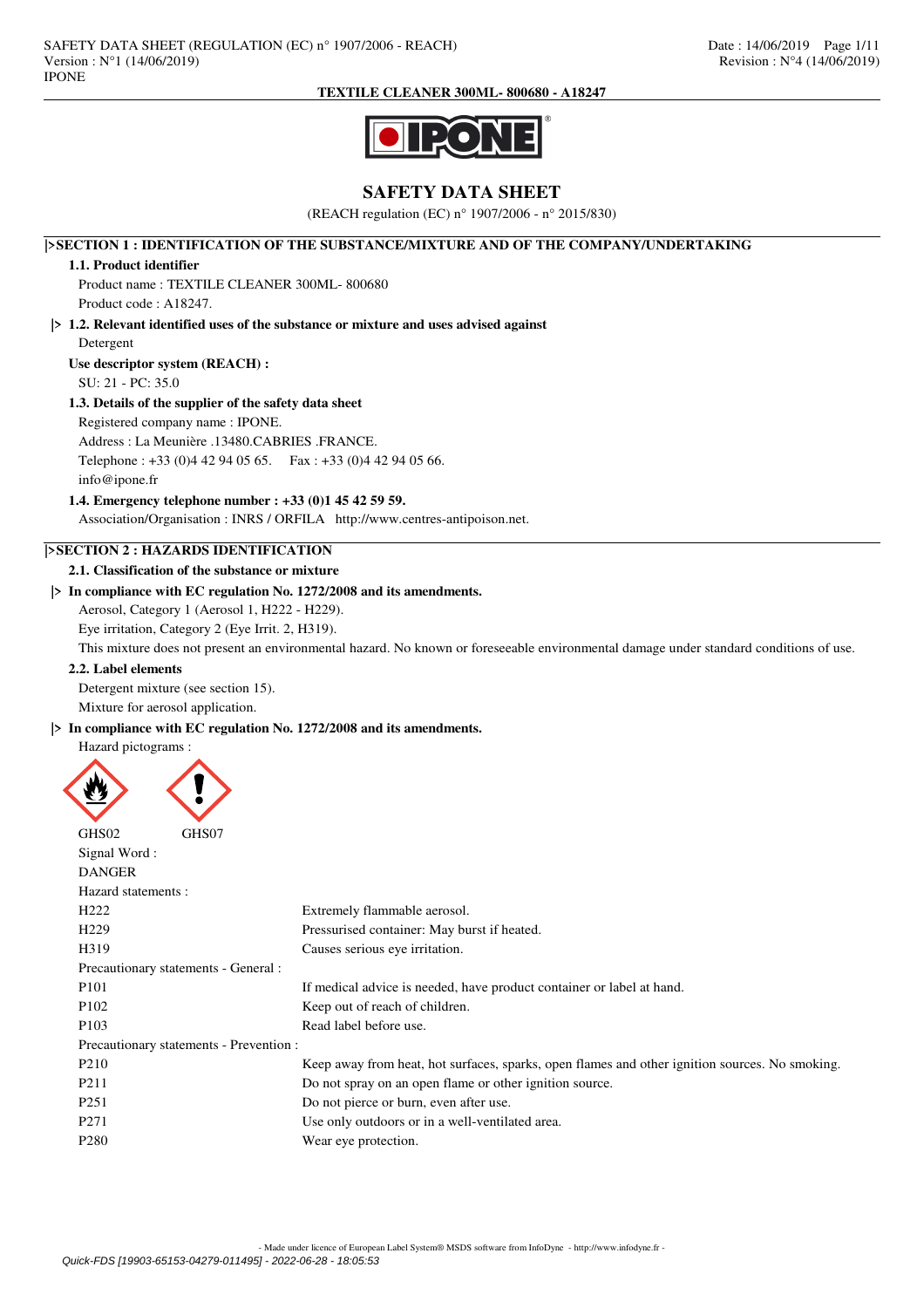| Precautionary statements - Response : |                                                                                                                                     |
|---------------------------------------|-------------------------------------------------------------------------------------------------------------------------------------|
| $P305 + P351 + P338$                  | IF IN EYES: Rinse cautiously with water for several minutes. Remove contact lenses, if present and<br>easy to do. Continue rinsing. |
| Precautionary statements - Storage :  |                                                                                                                                     |
| $P410 + P412$                         | Protect from sunlight. Do no expose to temperatures exceeding 50 $\degree$ C/122 $\degree$ F.                                       |
| Other information :                   |                                                                                                                                     |
|                                       | Do not use for a usage other one than the one for wich the product is intended.                                                     |
|                                       | Do not spray for a long time.                                                                                                       |

## **2.3. Other hazards**

The mixture does not contain substances classified as 'Substances of Very High Concern' (SVHC)  $> = 0.1\%$  published by the European CHemicals Agency (ECHA) under article 57 of REACH: http://echa.europa.eu/fr/candidate-list-table The mixture fulfils neither the PBT nor the vPvB criteria for mixtures in accordance with annexe XIII of the REACH regulations EC 1907/2006.

# **|>SECTION 3 : COMPOSITION/INFORMATION ON INGREDIENTS**

## **3.2. Mixtures**

| $\triangleright$ Composition : |                       |                |                       |
|--------------------------------|-----------------------|----------------|-----------------------|
| Identification                 | (EC) 1272/2008        | Note           | $\%$                  |
| INDEX: 601-004-00-0            | GHS02, GHS04          | $\overline{C}$ | $2.5 \le x \% \le 10$ |
| CAS: 106-97-8<br>Dgr           |                       | $[1]$          |                       |
| EC: 203-448-7                  | Flam. Gas 1, H220     | $[7]$          |                       |
|                                |                       |                |                       |
| <b>BUTANE</b>                  |                       |                |                       |
| INDEX: 603-014-00-0            | GHS07                 | [1]            | $2.5 \le x \% \le 10$ |
| CAS: 111-76-2                  | Wng                   |                |                       |
| EC: 203-905-0                  | Acute Tox. 4, H332    |                |                       |
| REACH: 01-2119475108-36        | Acute Tox. 4, H312    |                |                       |
|                                | Acute Tox. 4, H302    |                |                       |
| 2-BUTOXYETHANOL                | Eye Irrit. 2, H319    |                |                       |
|                                | Skin Irrit. 2, H315   |                |                       |
| INDEX: 601-004-00-0            | GHS02, GHS04          | $\mathsf{C}$   | $0 \le x \% \le 2.5$  |
| $CAS: 75-28-5$<br>Dgr          |                       | $[1]$          |                       |
| EC: 200-857-2                  | Flam. Gas 1, H220     | [7]            |                       |
|                                |                       |                |                       |
| <b>AND ISOBUTANE</b>           |                       |                |                       |
| CAS: 71060-57-6                | GHS07, GHS05          |                | $0 \le x \% \le 2.5$  |
| Dgr                            |                       |                |                       |
| ALCOHOLS, C8-10, ETHOXYLATED   | Acute Tox. 4, H302    |                |                       |
|                                | Eye Dam. 1, H318      |                |                       |
| INDEX: 601-003-00-5            | GHS02, GHS04          | $[1]$          | $0 \le x \% \le 2.5$  |
| CAS: 74-98-6<br>Dgr            |                       | $[7]$          |                       |
| EC: 200-827-9                  | Flam. Gas 1, H220     |                |                       |
|                                |                       |                |                       |
| <b>PROPANE</b>                 |                       |                |                       |
| INDEX: 007-010-00-4            | GHS03, GHS06, GHS09   |                | $0 \le x \% \le 2.5$  |
| CAS: 7632-00-0<br>Dgr          |                       |                |                       |
| EC: 231-555-9                  | Ox. Sol. 3, H272      |                |                       |
| REACH: 01-2119471836-27        | Acute Tox. 3, H301    |                |                       |
|                                | Aquatic Acute 1, H400 |                |                       |
| <b>SODIUM NITRITE</b>          | $M$ Acute = 1         |                |                       |

(Full text of H-phrases: see section 16)

## **|> Information on ingredients :**

Substances may not have a REACH Registration No.. because they are manufactured / imported in quantities less than 1 ton / year, or they are complex substances or they are exempted from registration under REACH.

[7] Propellant gas

[1] Substance for which maximum workplace exposure limits are available.

## **|>SECTION 4 : FIRST AID MEASURES**

As a general rule, in case of doubt or if symptoms persist, always call a doctor. NEVER induce swallowing by an unconscious person.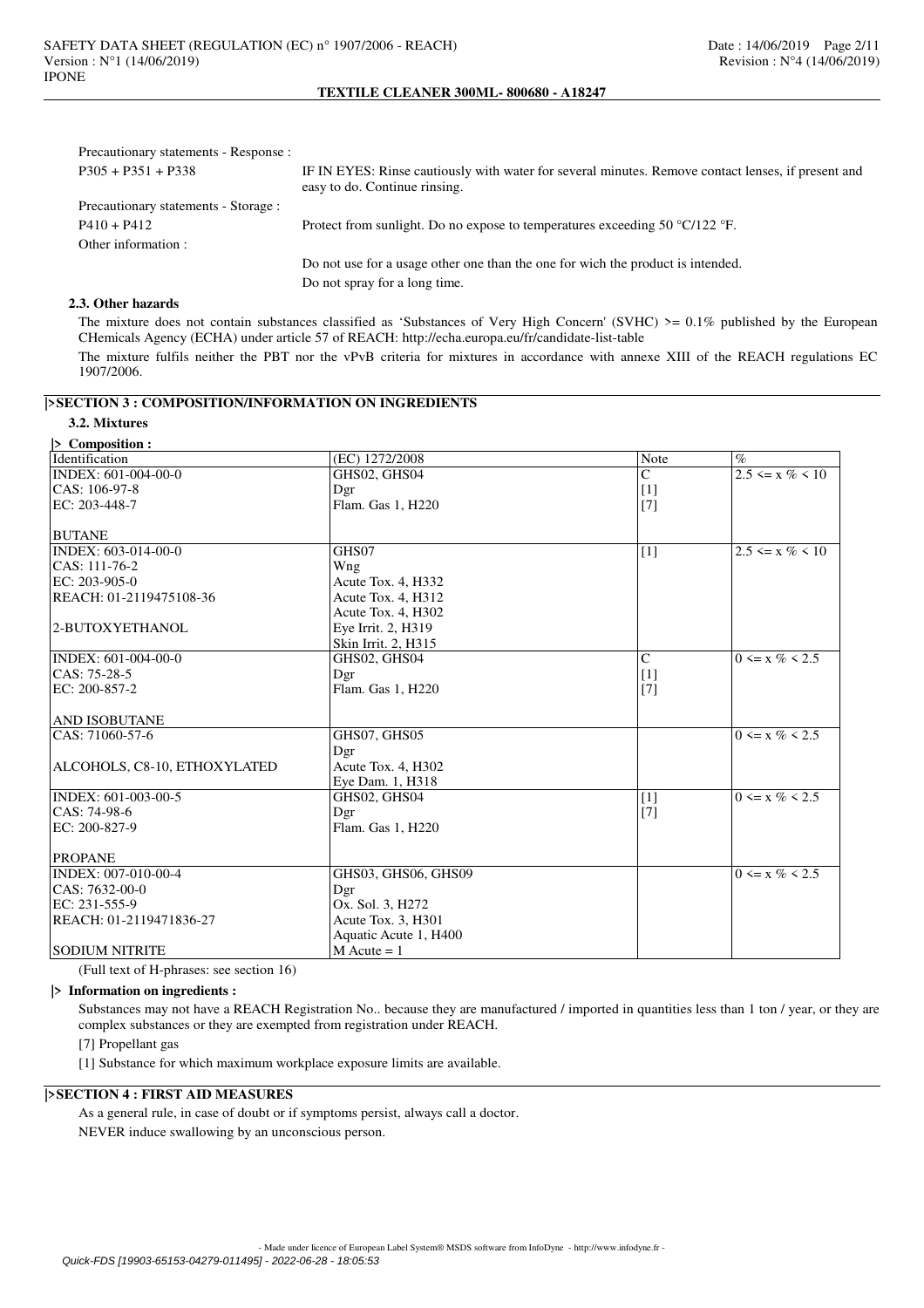## **4.1. Description of first aid measures**

## **|> In the event of exposure by inhalation :**

In case of massive inhalation transport the patient outdoors and keep him for the warmth and for the rest.

#### **In the event of splashes or contact with eyes :**

Wash thoroughly with fresh, clean water for 15 minutes holding the eyelids open.

If there is any redness, pain or visual impairment, consult an ophthalmologist.

#### **|> In the event of splashes or contact with skin :**

Remove contaminated clothing and wash skin thoroughly with soap and water or a recognized cleaner.

DO NOT use solvents or thinners.

## **In the event of swallowing :**

In the event of swallowing, if the quantity is small (no more than one mouthful), rinse the mouth with water and consult a doctor. Keep the person exposed at rest. Do not force vomiting.

Seek medical attention, showing the label.

If swallowed accidentally, call a doctor to ascertain whether observation and hospital care will be necessary. Show the label.

## **4.2. Most important symptoms and effects, both acute and delayed**

No data available.

## **4.3. Indication of any immediate medical attention and special treatment needed**

No data available.

## **SECTION 5 : FIREFIGHTING MEASURES**

Flammable.

Chemical powders, carbon dioxide and other extinguishing gas are suitable for small fires.

#### **5.1. Extinguishing media**

Keep packages near the fire cool, to prevent pressurised containers from bursting.

## **Suitable methods of extinction**

In the event of a fire, use :

## - sprayed water or water mist

- water with AFFF (Aqueous Film Forming Foam) additive
- halon
- foam
- multipurpose ABC powder
- BC powder
- carbon dioxide (CO2)

Prevent the effluent of fire-fighting measures from entering drains or waterways.

## **Unsuitable methods of extinction**

In the event of a fire, do not use :

- water jet

#### **5.2. Special hazards arising from the substance or mixture**

A fire will often produce a thick black smoke. Exposure to decomposition products may be hazardous to health.

Do not breathe in smoke.

In the event of a fire, the following may be formed :

- carbon monoxide (CO)

- carbon dioxide (CO2)

- nitrogen oxide (NO)
- nitrogen dioxide (NO2)

#### **5.3. Advice for firefighters**

Due to the toxicity of the gas emitted on thermal decomposition of the products, fire-fighting personnel are to be equipped with autonomous insulating breathing apparatus.

## **SECTION 6 : ACCIDENTAL RELEASE MEASURES**

#### **6.1. Personal precautions, protective equipment and emergency procedures**

Consult the safety measures listed under headings 7 and 8.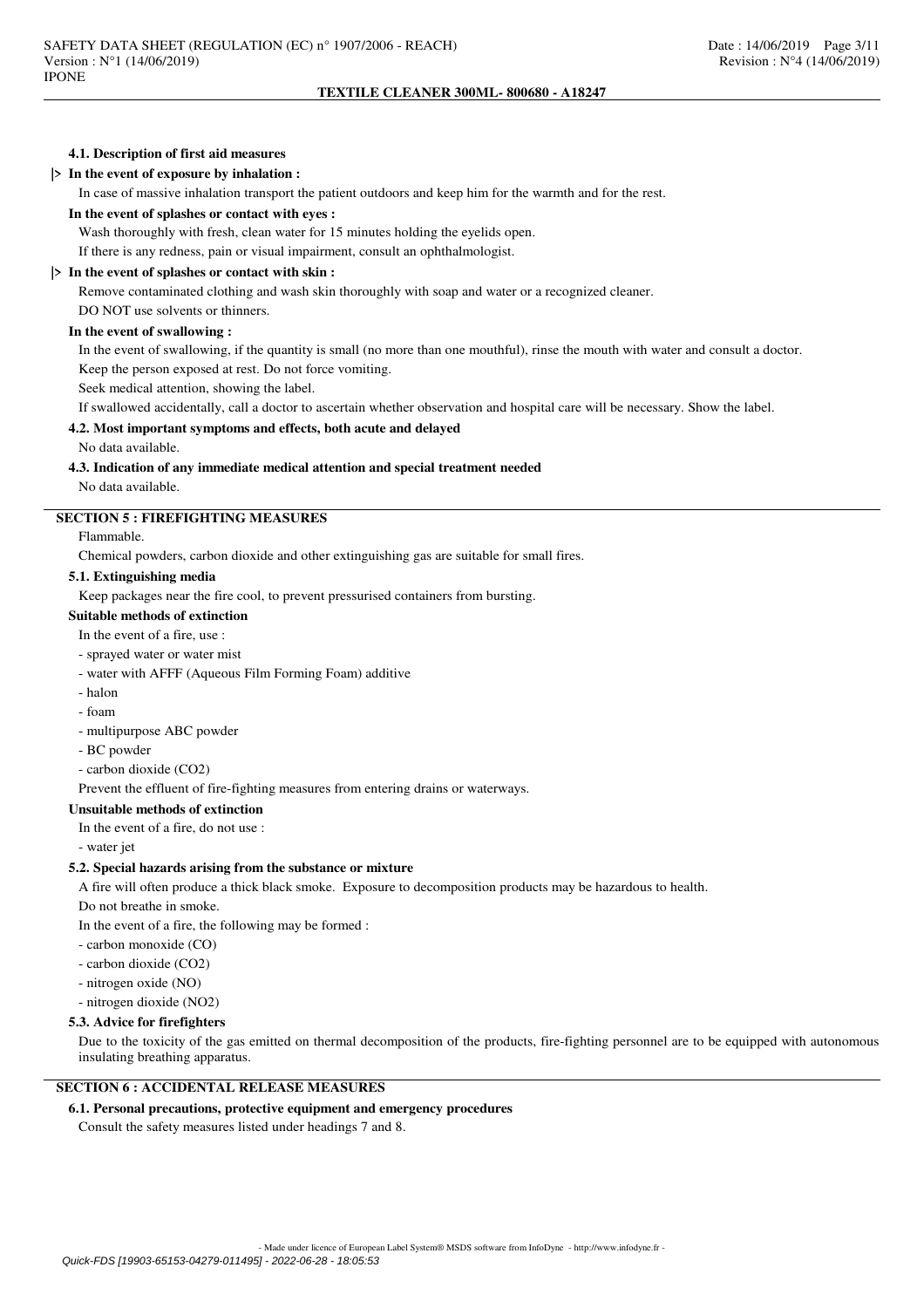#### **For non first aid worker**

Because of the organic solvents contained in the mixture, eliminate sources of ignition and ventilate the area.

Avoid any contact with the skin and eyes.

#### **For first aid worker**

First aid workers will be equipped with suitable personal protective equipment (See section 8).

#### **6.2. Environmental precautions**

Contain and control the leaks or spills with non-combustible absorbent materials such as sand, earth, vermiculite, diatomaceous earth in drums for waste disposal.

Prevent any material from entering drains or waterways.

## **6.3. Methods and material for containment and cleaning up**

Clean preferably with a detergent, do not use solvents.

## **6.4. Reference to other sections**

No data available.

## **SECTION 7 : HANDLING AND STORAGE**

Requirements relating to storage premises apply to all facilities where the mixture is handled.

## **7.1. Precautions for safe handling**

Always wash hands after handling.

Remove and wash contaminated clothing before re-using.

Ensure that there is adequate ventilation, especially in confined areas.

## **Fire prevention :**

Handle in well-ventilated areas.

Vapours are heavier than air. They can spread along the ground and form mixtures that are explosive with air.

Prevent the formation of flammable or explosive concentrations in air and avoid vapor concentrations higher than the occupational exposure limits.

Do not spray on a naked flame or any incandescent material.

Do not pierce or burn, even after use.

Use the mixture in premises free of naked flames or other sources of ignition and ensure that electrical equipment is suitably protected.

Keep packages tightly closed and away from sources of heat, sparks and naked flames.

Do not use tools which may produce sparks. Do not smoke.

Prevent access by unauthorised personnel.

## **Recommended equipment and procedures :**

For personal protection, see section 8.

Observe precautions stated on label and also industrial safety regulations.

Do not breathe in aerosols.

Avoid eye contact with this mixture.

Packages which have been opened must be reclosed carefully and stored in an upright position.

## **Prohibited equipment and procedures :**

# No smoking, eating or drinking in areas where the mixture is used.

#### **7.2. Conditions for safe storage, including any incompatibilities**

No data available.

#### **Storage**

Keep out of reach of children.

Keep the container tightly closed in a dry, well-ventilated place.

Keep away from all sources of ignition - do not smoke.

Keep well away from all sources of ignition, heat and direct sunlight.

The floor must be impermeable and form a collecting basin so that, in the event of an accidental spillage, the liquid cannot spread beyond this area.

Pressurised container: protect from sunlight and do not expose to temperatures exceeding 50°C.

#### **Packaging**

Always keep in packaging made of an identical material to the original.

#### **7.3. Specific end use(s)**

No data available.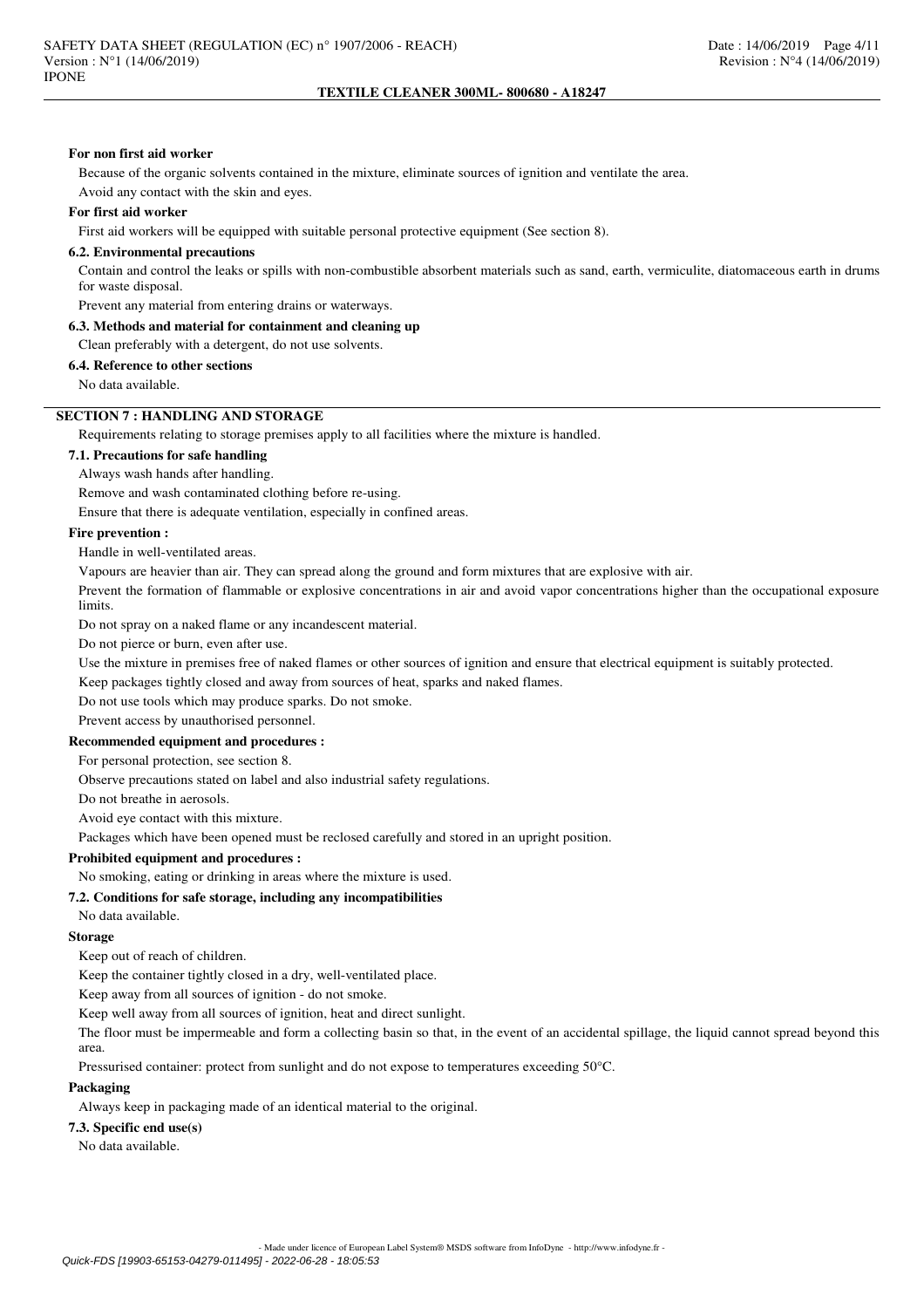# **SECTION 8 : EXPOSURE CONTROLS/PERSONAL PROTECTION**

## **8.1. Control parameters**

### **Occupational exposure limits :**

- European Union (2017/2398, 2017/164, 2009/161, 2006/15/CE, 2000/39/CE, 98/24/CE) :<br>
CAS [VME-mg/m3 : VME-ppm : |VLE-mg/m3 : |VLE-ppm : |Notes :  $\begin{array}{lll}\n\text{CAS} & \text{VME-mg/m3 : } & \text{VUE-mg/m3 : } & \text{VLE-mg/m3 : } \\
\hline\n111-76-2 & 98 & 20 & 246 & 50 & \text{Peau}\n\end{array}$ 111-76-2 98 20 246 50 Peau - ACGIH TLV (American Conference of Governmental Industrial Hygienists, Threshold Limit Values, 2010) : CAS TWA : STEL : Ceiling : Definition : Criteria : 106-97-8 1000 ppm  $\frac{106-97-8}{111-76-2}$  1000 ppm 111-76-2 20 ppm A3; BEI<br>
75-28-5 1000 ppm A3; BEI 75-28-5 1000 ppm<br>74-98-6 1000 ppm 1000 ppm - Germany - AGW (BAuA - TRGS 900, 29/01/2018) : CAS  $\vert$  VME :  $\vert$  VME :  $\vert$  Excess  $\vert$  Notes 106-97-8 1000 ppm  $\frac{2400 \text{ mg/m}^3}{10 \text{ ppm}}$  $4(II)$  $111 - 76 - 2$ 49 mg/m³  $4(III)$ 75-28-5 1000 ppm 2400 mg/m³  $\overline{4(\text{II})}$ 74-98-6 1000 ppm 1800 mg/m³  $4(\text{II})$ - France (INRS - ED984 :2016) :<br>CAS VME-ppm : CAS VME-ppm : VME-mg/m3 : VLE-ppm : VLE-mg/m3 : Notes : TMP No : 106-97-8 800 1900 -106-97-8 800 1900 - - - -

111-76-2  $|10 \t|49 \t|50 \t|246 \t$  \*  $|84 \t|$ 

|  |  | - UK / WEL (Workplace exposure limits, EH40/2005, 2011) : |  |
|--|--|-----------------------------------------------------------|--|
|--|--|-----------------------------------------------------------|--|

| <b>CAS</b>     | TWA:                 | $\small\texttt{ STEL:}$      | Ceiline: | Definition :    | Criteria : |
|----------------|----------------------|------------------------------|----------|-----------------|------------|
| $106 - 97 - 8$ | $ 600$ ppm           | $750$ ppm                    |          | Carc            |            |
|                | $1450 \text{ mg/m}$  | $1810 \text{ mg/m}$          |          |                 |            |
| $111 - 76 - 2$ | $ 25$ ppm            | $50$ ppm                     |          | <b>Sk, BMGV</b> |            |
|                | $123 \text{ mg/m}^3$ | $\frac{246 \text{ mg}}{m^3}$ |          |                 |            |

## **Derived no effect level (DNEL) or derived minimum effect level (DMEL):**

SODIUM NITRITE (CAS: 7632-00-0) **Final use:** Workers.<br> **Fxnosure method:** The Universe Exposure method: Exposure method:<br>Potential health effects: DNEL : 2 mg of substance/m3

Exposure method: Inhalation.<br>
Potential health effects: Short term<br>
Short term DNEL : 2 mg of substance/m3

2-BUTOXYETHANOL (CAS: 111-76-2)

**Final use:** Workers.<br> **Exposure method:** Dermal contact.

Exposure method:<br>Potential health effects:

Exposure method: Dermal contact.<br>
Potential health effects: Short term systems

Exposure method: Inhalation.<br>
Potential health effects: I cong term

Short term systemic effects.

Short term systemic effects.

Potential health effects:<br>
DNEL:<br>  $125 \text{ mg/kg body weight/day}$ 125 mg/kg body weight/day

Short term systemic effects. DNEL : 89 mg/kg body weight/day

Long term systemic effects.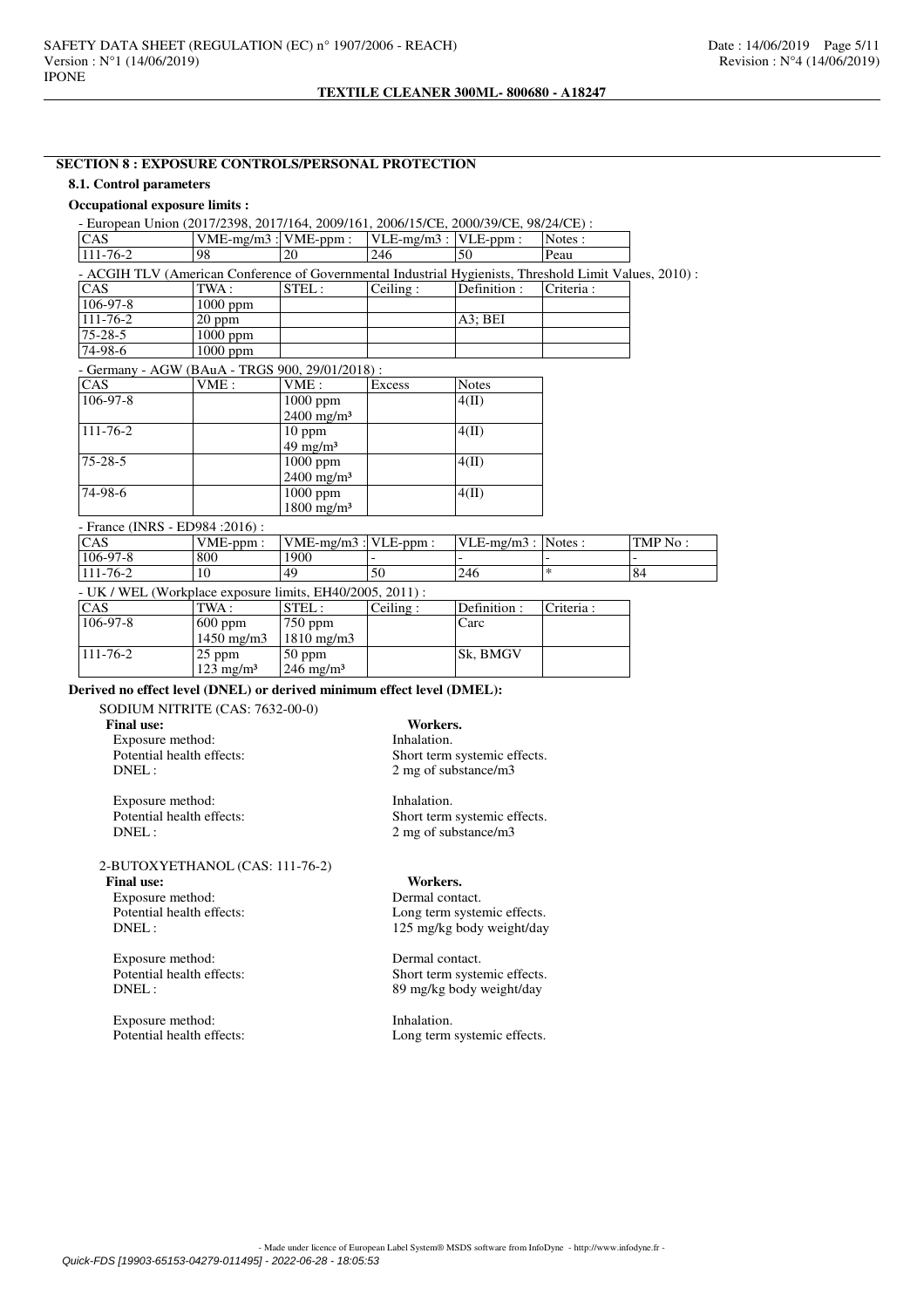Exposure method: Inhalation.<br>
Potential health effects: Short term<br>
Short term

Exposure method: Inhalation.

Final use: Consumers.<br>
Exposure method: The state of the state of the state of the state of the state of the state of the state of the state of the state of the state of the state of the state of the state of the state of Exposure method:<br>Potential health effects:

Exposure method: Ingestion.<br>
Potential health effects: Short term

Exposure method: Dermal contact.<br>
Potential health effects: Long term system

Exposure method: Dermal contact.<br>
Potential health effects: Short term syste

Exposure method: Inhalation.

Exposure method: Inhalation.<br>
Potential health effects: Short term<br>
Short term

Exposure method: Inhalation.

## **Predicted no effect concentration (PNEC):**

SODIUM NITRITE (CAS: 7632-00-0) Environmental compartment: Soil.<br>PNEC : 0.00

Environmental compartment: Fresh water. PNEC : 0.005 mg/l

Environmental compartment: Sea water.<br>PNEC:  $0.006 \text{ m}g/l$ 

Environmental compartment: Intermittent waste water.<br>PNEC: 0.005 mg/l

Environmental compartment: Fresh water sediment.<br>PNEC:  $0.019 \text{ m/s}$ 

Environmental compartment: Marine sediment.<br>PNEC: 0.022 mg/kg

DNEL : 98 mg of substance/m3

Potential health effects:<br>
DNEL:<br>
1091 mg of substance/m3 1091 mg of substance/m3

Potential health effects:<br>
DNEL:<br>
246 mg of substance/m3 246 mg of substance/m3

Potential health effects:<br>
DNEL:<br>
6.3 mg/kg body weight/day 6.3 mg/kg body weight/day

Potential health effects:<br>
Short term systemic effects.<br>  $26.7 \text{ me/kg}$  body weight/day 26.7 mg/kg body weight/day

Potential health effects:<br>
DNEL:<br>  $75 \text{ m}$ g/kg body weight/day 75 mg/kg body weight/day

Potential health effects:<br>
Short term systemic effects.<br>
Short term systemic effects.<br>
S9 mg/kg body weight/day 89 mg/kg body weight/day

Potential health effects:<br>
DNEL:<br>
59 mg of substance/m3 59 mg of substance/m3

Potential health effects:<br>
Short term systemic effects.<br>  $\frac{226 \text{ mg of substance/m3}}{120 \text{ mg of substance/m3}}$ 426 mg of substance/m3

Potential health effects:<br>
Short term local effects.<br>
147 mg of substance/m3 147 mg of substance/m3

 $0.001$  mg/kg

 $0.006$  mg/l

 $0.005$  mg/l

 $0.019$  mg/kg

 $0.022$  mg/kg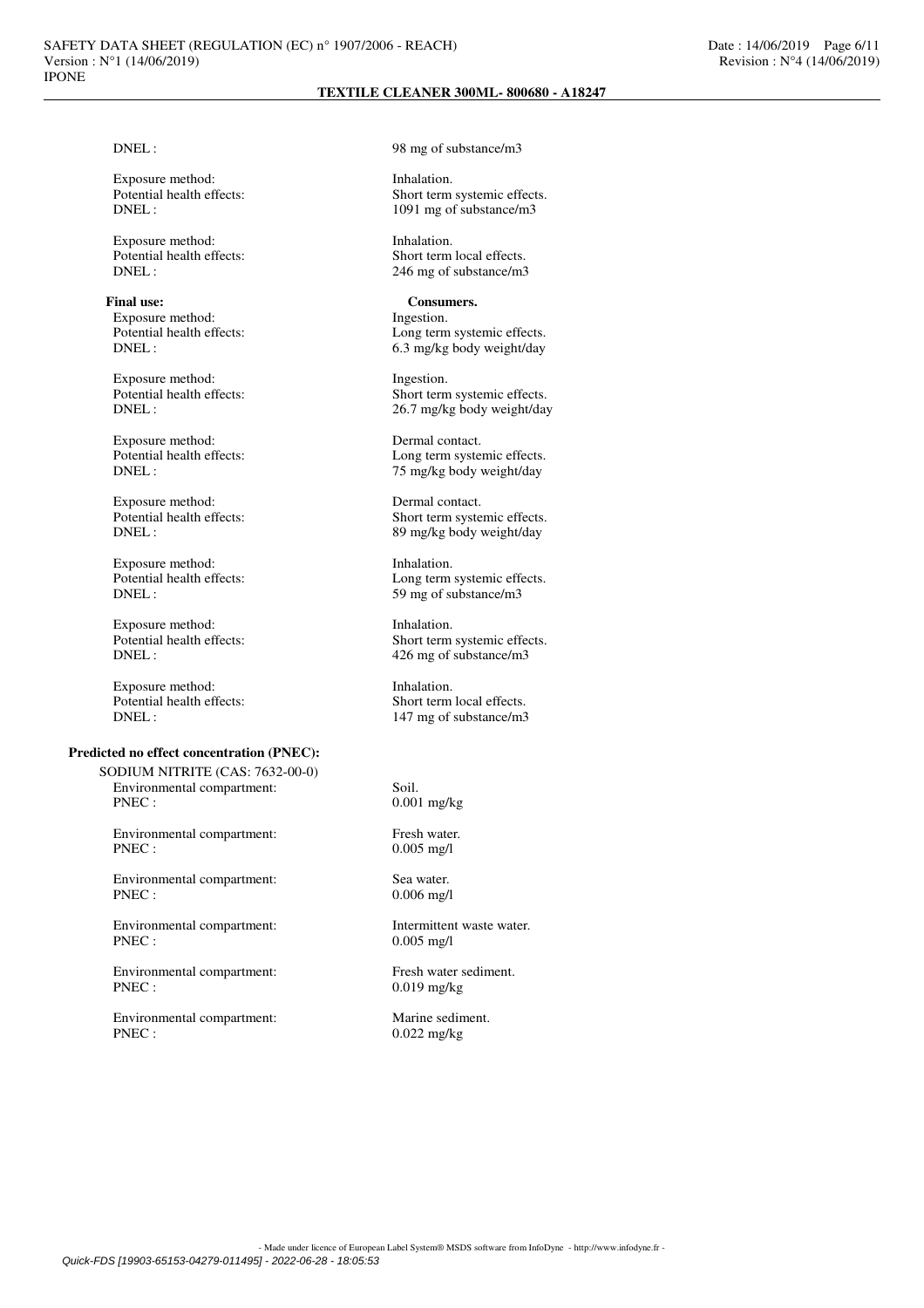| Environmental compartment:<br>PNEC: | Waste water treatment plant.<br>$21 \text{ mg/l}$ |
|-------------------------------------|---------------------------------------------------|
| 2-BUTOXYETHANOL (CAS: 111-76-2)     |                                                   |
| Environmental compartment:          | Soil.                                             |
| PNEC:                               | $2.33$ mg/kg                                      |
| Environmental compartment:          | Fresh water                                       |
| PNEC:                               | $8.8 \text{ mg/l}$                                |
|                                     |                                                   |
| Environmental compartment:          | Sea water.                                        |
| PNEC:                               | $0.88 \text{ mg}/1$                               |
|                                     | Intermittent waste water.                         |
| Environmental compartment:<br>PNEC: | 26.4 mg/l                                         |
|                                     |                                                   |
| Environmental compartment:          | Fresh water sediment.                             |
| PNEC:                               | 34.6 mg/kg                                        |
|                                     |                                                   |
| Environmental compartment:<br>PNEC: | Marine sediment.                                  |
|                                     | $3.46$ mg/kg                                      |
| Environmental compartment:          | Waste water treatment plant.                      |
| PNEC:                               | $463$ mg/l                                        |
|                                     |                                                   |
| Environmental compartment:          | Vermivore predators (oral).                       |
| PNEC:                               | $0.02$ mg/kg                                      |

## **8.2. Exposure controls**

## **Personal protection measures, such as personal protective equipment**

Use personal protective equipment that is clean and has been properly maintained.

Store personal protective equipment in a clean place, away from the work area.

Never eat, drink or smoke during use. Remove and wash contaminated clothing before re-using. Ensure that there is adequate ventilation, especially in confined areas.

## **- Eye / face protection**

Avoid contact with eyes.

Use eye protectors designed to protect against liquid splashes

Before handling, wear safety goggles with protective sides accordance with standard EN166.

In the event of high danger, protect the face with a face shield.

Prescription glasses are not considered as protection.

Individuals wearing contact lenses should wear prescription glasses during work where they may be exposed to irritant vapours.

Provide eyewash stations in facilities where the product is handled constantly.

## **- Hand protection**

Use suitable protective gloves that are resistant to chemical agents in accordance with standard EN374.

Gloves must be selected according to the application and duration of use at the workstation.

Protective gloves need to be selected according to their suitability for the workstation in question : other chemical products that may be handled, necessary physical protections (cutting, pricking, heat protection), level of dexterity required.

Type of gloves recommended :

- Nitrile rubber (butadiene-acrylonitrile copolymer rubber (NBR))

- PVA (Polyvinyl alcohol)

Recommended properties :

- Impervious gloves in accordance with standard EN374

#### **- Body protection**

Work clothing worn by personnel shall be laundered regularly.

After contact with the product, all parts of the body that have been soiled must be washed.

## **- Respiratory protection**

Type of FFP mask :

Wear a disposable half-mask aerosol filter in accordance with standard EN149.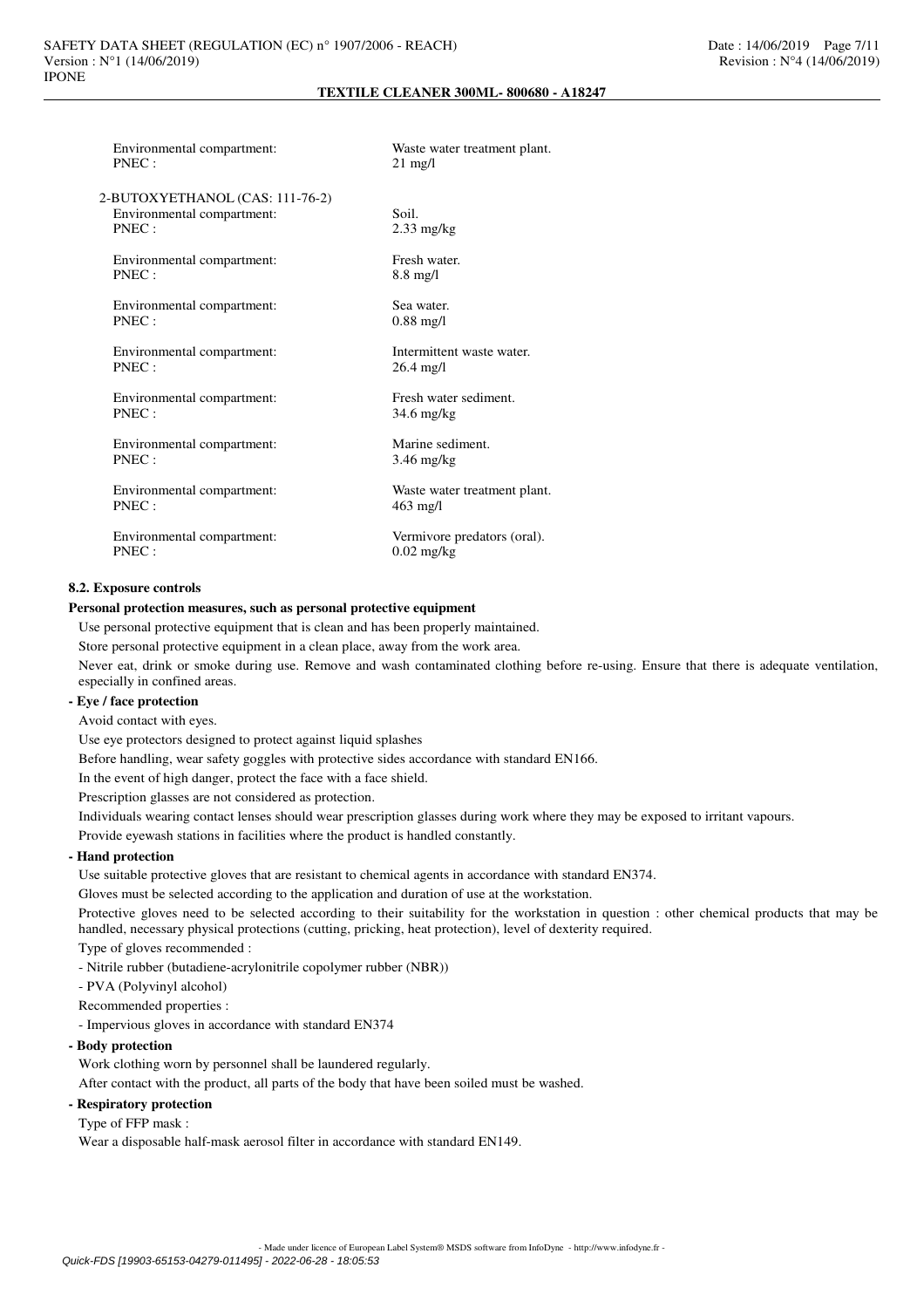## Category :

- FFP1

Anti-gas and vapour filter(s) (Combined filters) in accordance with standard EN14387 :

- AX (Brown)

Particle filter according to standard EN143 :

#### - P1 (White)

Types, classes and filters for respiratory protection above are recommended in case of confrontation at concentrations higher than the exposure limits specified under 8.1. (Control parameters) .They should be adjusted according to actual conditions. they may not be necessary if the product is used outdoors or in a well ventilated area.

## **|>SECTION 9 : PHYSICAL AND CHEMICAL PROPERTIES**

## **9.1. Information on basic physical and chemical properties**

## **General information :**

Physical state : Fluid liquid.

Spray.

#### **|> Important health, safety and environmental information**

| pH:                                       | Not stated.                     |
|-------------------------------------------|---------------------------------|
|                                           | Slightly basic.                 |
| Boiling point/boiling range:              | Not specified.                  |
| Vapour pressure $(50^{\circ}C)$ :         | Not relevant.                   |
| Density:                                  | $\leq 1$                        |
| Water solubility:                         | Soluble.                        |
| Viscosity:                                | $v < 7$ mm2/s (40 $^{\circ}$ C) |
| Melting point/melting range :             | Not specified.                  |
| Self-ignition temperature :               | Not specified.                  |
| Decomposition point/decomposition range : | Not specified.                  |
| Chemical combustion heat :                | Not specified.                  |
| Inflammation time:                        | Not specified.                  |
| Deflagration density:                     | Not specified.                  |
| Inflammation distance:                    | Not specified.                  |
| Flame height :                            | Not specified.                  |
| Flame duration :                          | Not specified.                  |
| 9.2. Other information                    |                                 |
|                                           |                                 |

No data available.

## **SECTION 10 : STABILITY AND REACTIVITY**

## **10.1. Reactivity**

No data available.

## **10.2. Chemical stability**

This mixture is stable under the recommended handling and storage conditions in section 7.

#### **10.3. Possibility of hazardous reactions**

When exposed to high temperatures, the mixture can release hazardous decomposition products, such as carbon monoxide and dioxide, fumes and nitrogen oxide.

## **10.4. Conditions to avoid**

Any apparatus likely to produce a flame or to have a metallic surface at high temperature (burners, electric arcs, furnaces etc.) must not be allowed on the premises.

- Avoid :
- heating

- heat

- frost

#### **10.5. Incompatible materials**

No data available.

## **10.6. Hazardous decomposition products**

The thermal decomposition may release/form :

- carbon monoxide (CO)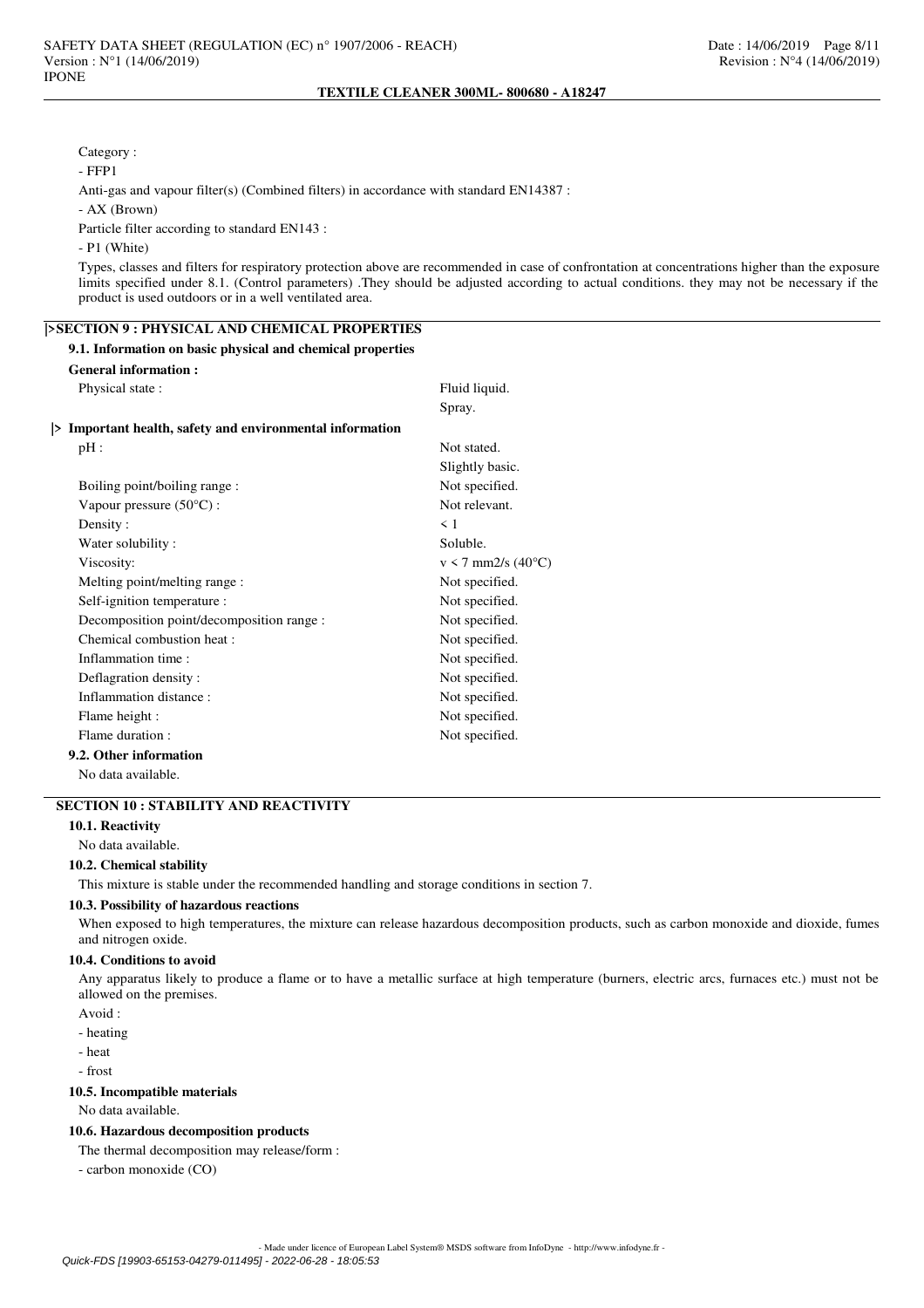- carbon dioxide (CO2)

- nitrogen oxide (NO)

- nitrogen dioxide (NO2)

## **|>SECTION 11 : TOXICOLOGICAL INFORMATION**

## **11.1. Information on toxicological effects**

May have reversible effects on the eyes, such as eye irritation which is totally reversible by the end of observation at 21 days. Splashes in the eyes may cause irritation and reversible damage

2-butoxyethanol and its acetate are absorbed directly through the skin and have harmful effects on the blood.

## **11.1.1. Substances**

#### **|> Acute toxicity :**

ALCOHOLS, C8-10, ETHOXYLATED (CAS: 71060-57-6)<br>1 Oral route : LD50 >  $LD50 > 300$  mg/kg

## **|> 11.1.2. Mixture**

No toxicological data available for the mixture.

## **|> Monograph(s) from the IARC (International Agency for Research on Cancer) :**

CAS 111-76-2 : IARC Group 3 : The agent is not classifiable as to its carcinogenicity to humans.

#### **SECTION 12 : ECOLOGICAL INFORMATION**

#### **12.1. Toxicity**

#### **12.1.2. Mixtures**

No aquatic toxicity data available for the mixture.

**12.2. Persistence and degradability**

No data available.

#### **12.3. Bioaccumulative potential**

No data available.

**12.4. Mobility in soil**

### No data available.

- **12.5. Results of PBT and vPvB assessment**
	- No data available.

# **12.6. Other adverse effects**

No data available.

# **SECTION 13 : DISPOSAL CONSIDERATIONS**

Proper waste management of the mixture and/or its container must be determined in accordance with Directive 2008/98/EC.

#### **13.1. Waste treatment methods**

Do not pour into drains or waterways.

#### **Waste :**

Waste management is carried out without endangering human health, without harming the environment and, in particular without risk to water, air, soil, plants or animals.

Recycle or dispose of waste in compliance with current legislation, preferably via a certified collector or company.

Do not contaminate the ground or water with waste, do not dispose of waste into the environment.

## **Soiled packaging :**

Empty container completely. Keep label(s) on container.

Give to a certified disposal contractor.

# **SECTION 14 : TRANSPORT INFORMATION**

Transport product in compliance with provisions of the ADR for road, RID for rail, IMDG for sea and ICAO/IATA for air transport (ADR 2017 - IMDG 2016 - ICAO/IATA 2017).

## **14.1. UN number**

1950

#### **14.2. UN proper shipping name**

UN1950=AEROSOLS, flammable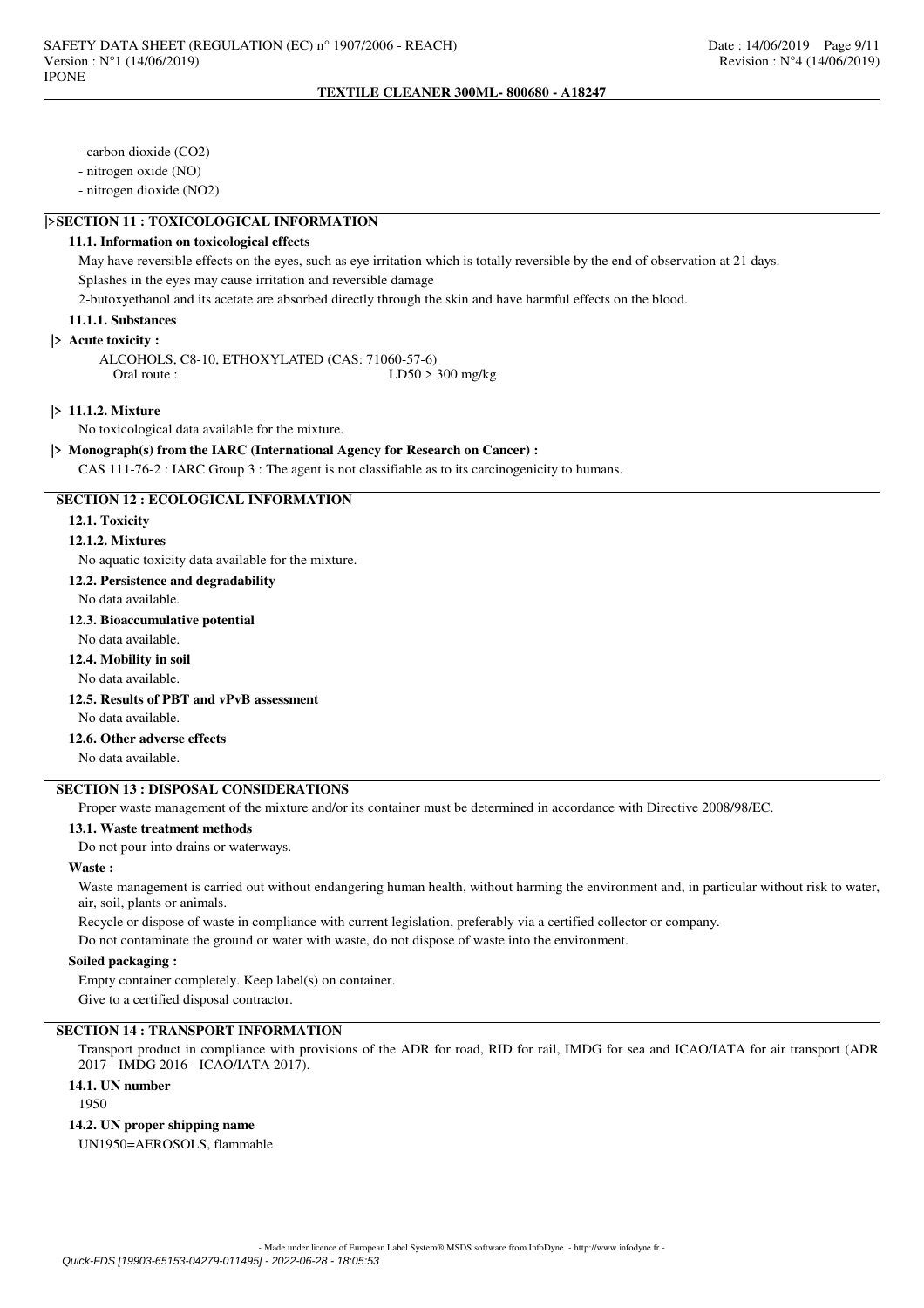## **14.3. Transport hazard class(es)**



#### **14.4. Packing group**

## **14.5. Environmental hazards**

-

-

## **14.6. Special precautions for user**

| <b>ADR/RID</b> | Class | Code                | Pack gr. | Label     | Ident.     | LC             | Provis.         | EО             | 'Cat. | Tunnel |
|----------------|-------|---------------------|----------|-----------|------------|----------------|-----------------|----------------|-------|--------|
|                |       | 5F                  |          | <u>.</u>  |            |                | 190 327 344 625 | E <sub>0</sub> |       | υ      |
|                |       |                     |          |           |            |                |                 |                |       |        |
| <b>IMDG</b>    | Class | 2°Label             | Pack gr. | LО        | <b>EMS</b> | Provis.        | E               |                |       |        |
|                |       | $\text{See}$ SP63 - |          | See SP277 | $F$ -D.S-U | 63 190 277 327 | E0              |                |       |        |
|                |       |                     |          |           |            | 344 381 959    |                 |                |       |        |

| <b>IATA</b> | Class | $2^{\circ}$ Label | Pack gr. | Passager | Passager          | Cargo | Cargo  | note | EC             |
|-------------|-------|-------------------|----------|----------|-------------------|-------|--------|------|----------------|
|             | 2.1   | -                 |          | 203      | $75 \text{ kg}$   | 203   | 150 kg | A145 | E <sub>0</sub> |
|             |       |                   |          |          |                   |       |        | A167 |                |
|             |       |                   |          |          |                   |       |        | A802 |                |
|             | 2.1   | -                 |          | Y203     | $30 \text{ kg}$ G | -     | -      | A145 | E <sub>0</sub> |
|             |       |                   |          |          |                   |       |        | A167 |                |
|             |       |                   |          |          |                   |       |        | A802 |                |

For limited quantities, see part 2.7 of the OACI/IATA and chapter 3.4 of the ADR and IMDG. For excepted quantities, see part 2.6 of the OACI/IATA and chapter 3.5 of the ADR and IMDG.

# **14.7. Transport in bulk according to Annex II of Marpol and the IBC Code**

No data available.

## **|>SECTION 15 : REGULATORY INFORMATION**

## **15.1. Safety, health and environmental regulations/legislation specific for the substance or mixture**

## **|> - Classification and labelling information included in section 2:**

The following regulations have been used:

- Directive 75/324/CEE modified by directive 2013/10/UE
- EU Regulation No. 1272/2008 amended by EU Regulation No. 2018/1480 (ATP 13)

## **- Container information:**

No data available.

- **Particular provisions :**
	- No data available.

## **|> - Labelling for detergents (EC Regulation No. 648/2004,907/2006) :**

- less than 5 % : nonionic surfactants
- 5 % or over but less than 15 % : aliphatic hydrocarbons
- perfumes
- allergenic fragrances :
- d-limonene
- linalool

## **15.2. Chemical safety assessment**

No data available.